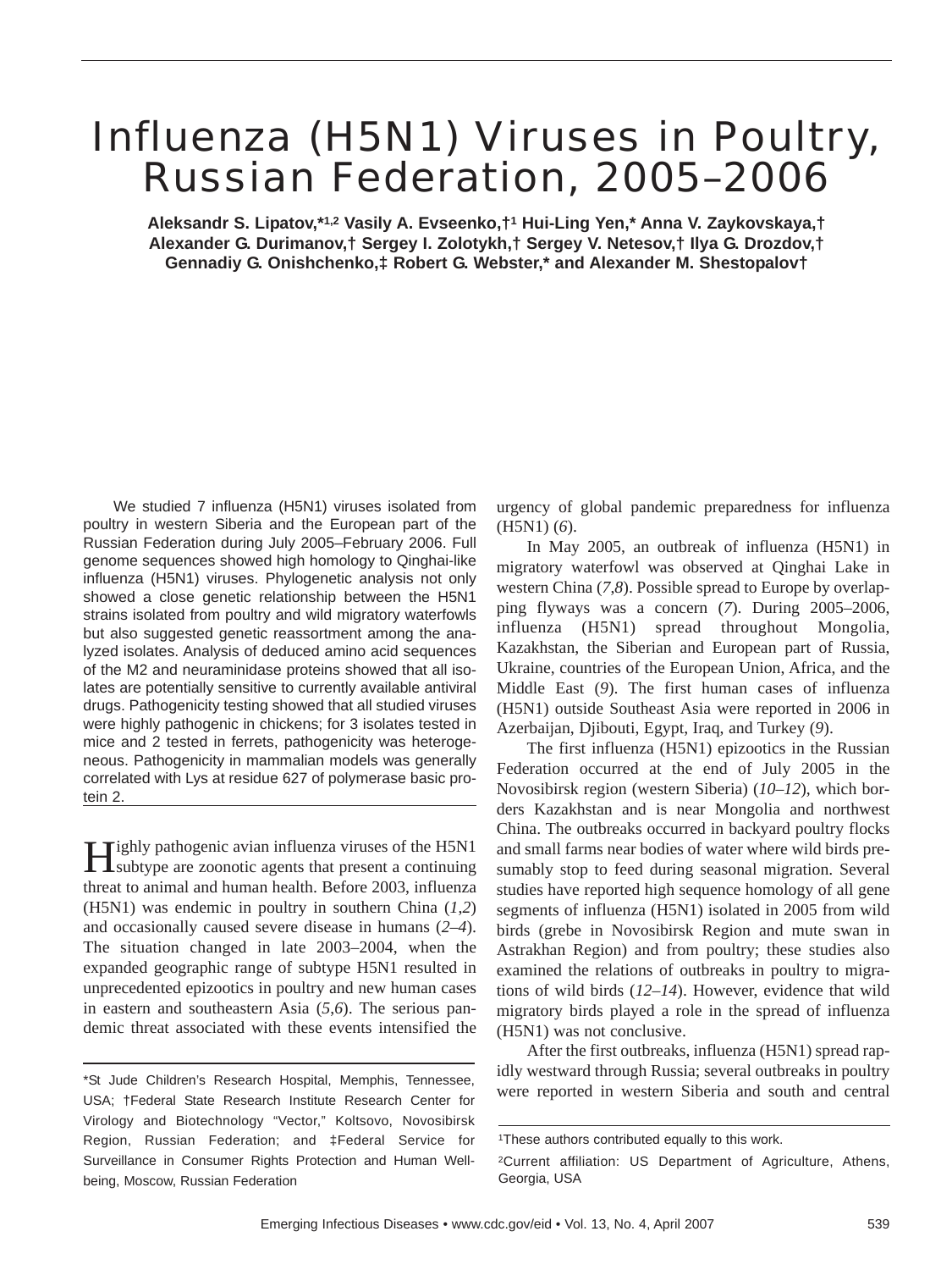European regions of the Russian Federation in late 2005 and early 2006 (Figure 1). At the beginning of March 2006, the influenza (H5N1) epizootics had resulted in the death or slaughter of >1 million poultry in 13 subjects of the Russian Federation. Most of the outbreaks were similar to those first reported in western Siberia (*12*). No human cases of influenza (H5N1) were associated with these outbreaks.

Russia lies between eastern Asia and Europe. Surveillance of influenza (H5N1) in poultry and wild waterfowl in these regions could provide unique information about the variety of viruses, their evolution, and possible changes. We characterized 7 influenza (H5N1) viruses isolated from poultry in western Siberia and the European part of the Russian Federation during July 2005– February 2006 (Figure 1, Table 1). Full genome sequences were determined and analyzed, and pathogenicity was determined by inoculation of chickens, mice, and ferrets.

### **Materials and Methods**

### **Virus Isolation and Initial Characterization**

From July 2005 through March 2006, ≈300 field samples were collected by a research team from the Federal State Research Institute (FSRI) Research Center for Virology and Biotechnology "Vector" (FSRI "Vector") during 12 outbreaks of influenza (H5N1) in poultry (9 in backyard poultry and 3 at poultry farms) and 1 natural epizootic (mute swans in the Astrakhan Region), ([*14*], Figure 1). Cloacal and tracheal swabs were collected from dead and sick poultry, and internal organs were collected from wild waterfowl found dead near the sites of the outbreaks. Specimen processing and virus isolation were performed at the FSRI "Vector," a certified Biosafety Level 3 laboratory. Aliquots of field samples (0.1 mL of swab media or of 10% [w/v] organ homogenates) were injected into the allantoic cavity of 10-day-old, specific-pathogen–free embryonated chicken eggs. After incubation at 35ºC for



48 h, the allantoic fluid was harvested, and virus was titrated by hemagglutination test with a 0.5% suspension of chicken red blood cells.

Influenza virus was isolated from 60 samples (20%). The subtype of the hemagglutinin (HA) was determined by hemagglutination inhibition test with 0.5% chicken red blood cells and a panel of antiserum against avian HAs (*15*). The neuraminidase (NA) subtype was determined by NA inhibition assay with a panel of anti-NA serum (*15*). All tested viruses belonged to the H5N1 subtype. Because some samples were duplicated (collected from the same backyard or farm or from birds of the same species with similar disease signs), 36 influenza (H5N1) isolates were deposited at the repository of FSRI "Vector." Because most cases of human H5N1 infection are related to direct contact with infected poultry, we chose 7 poultry isolates for further characterization (Table 1, Figure 1).

Virus-containing allantoic fluid was stored at –80ºC. The infectivity of stock viruses was determined in 10-dayold embryonated chicken eggs by the method of Reed and Muench  $(16)$  and expressed as the  $log_{10} 50\%$  egg infective dose  $(EID_{50})/mL$  of allantoic fluid.

### **Pathogenicity Tests in Chickens**

The intravenous virus pathogenicity index (IVPI) of the 7 influenza (H5N1) isolates (Table 1) was determined as described by Capua and Mutinelli (*17*). Infective allantoic fluid was diluted 1:10 in sterile phosphate-buffered saline (PBS), and 0.1 mL was injected intravenously into each of ten 6-week-old, specific-pathogen–free chickens. The chickens were examined for clinical signs of disease once a day for 10 days. Pathogenicity was scored as 0 (no signs of illness), 1 (signs of illness), 2 (signs of severe illness), or 3 (death within 24 h of inoculation). The pathogenicity index was then calculated as the mean score per bird per observation. An index of 3 indicated that all birds died within 24 h; an index of 0 meant that no bird showed signs of illness during the 10-day observation period.

> Figure 1. Spread of influenza (H5N1) in the Russian Federation, 2005–2006. Locations and dates of outbreaks of disease in poultry and wild waterfowl (1 outbreak in mute swans, Astrakhan region, Nov 2005) investigated by Federal State Research Institute Research Center for Virology and Biotechnology "Vector."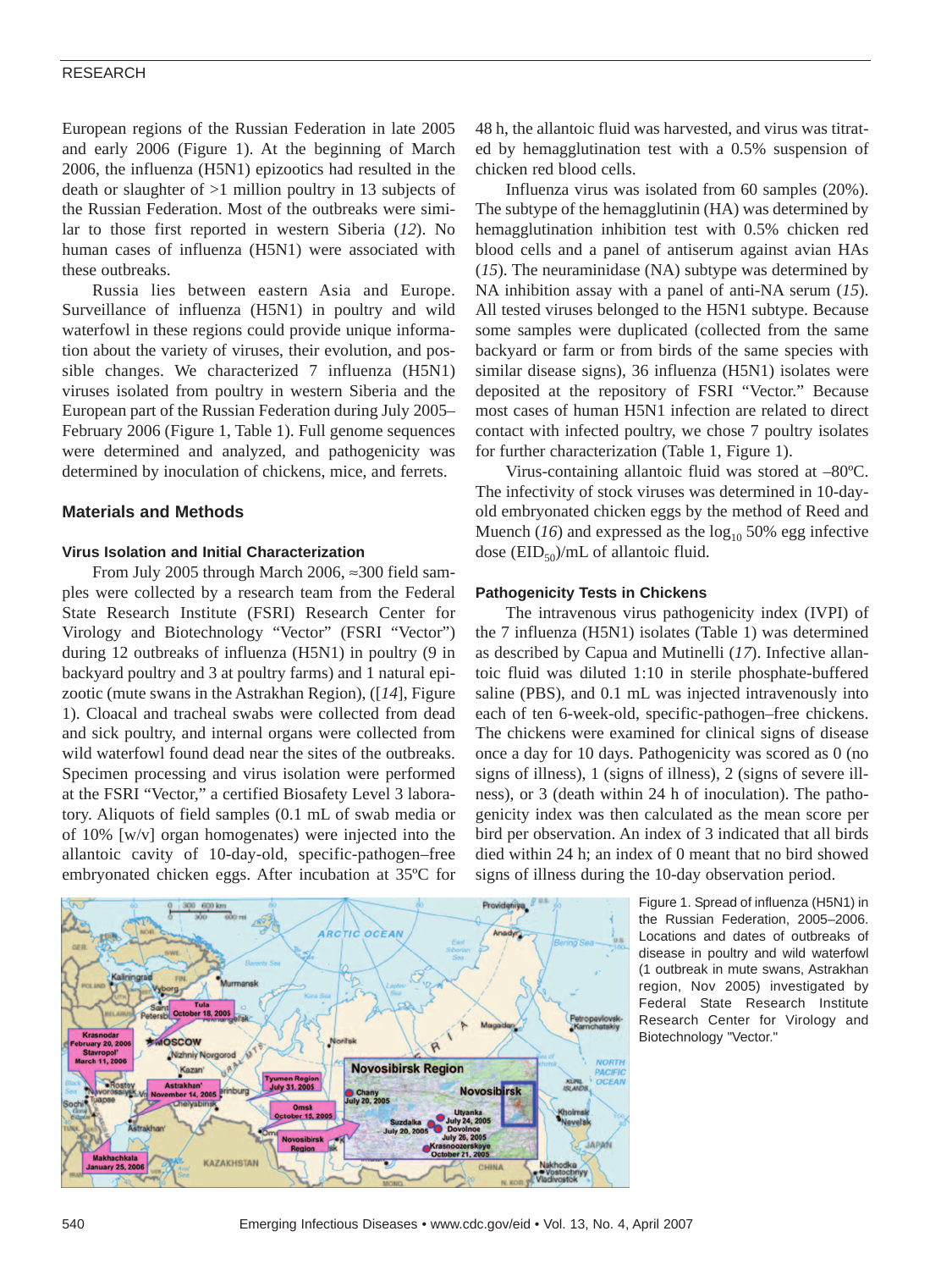| <b>Virus</b>                            | Date of isolation | Type of operation                   | Specimen used for isolation  | IVPI for chickens* |
|-----------------------------------------|-------------------|-------------------------------------|------------------------------|--------------------|
| A/chicken/Suzdalka/06/2005              | Jul 22, 2005      | Backyard flock                      | Dead chicken (spleen)        | 3.0                |
| A/goose/Suzdalka/10/2005                | Jul 22, 2005      | Backyard flock                      | Dead goose (lungs)           | 3.0                |
| A/turkey/Suzdalka/12/2005               | Jul 22, 2005      | Backvard flock                      | Sick turkey (cloacal swabs)  | 3.0                |
| A/chicken/Omsk/14/2005                  | Aug 12, 2005      | Backyard flock                      | Sick chicken (cloacal swabs) | 2.6                |
| A/chicken/Tula/4/2005                   | Oct 5, 2005       | Backyard flock                      | Dead chicken (lungs)         | 2.8                |
| A/goose/Krasnoozerskove/<br>627/2005    | Oct 17, 2005      | Goose farm<br>(~5,000 geese)        | Sick goose (cloacal swabs)   | 3.0                |
| A/chicken/Krasnodar/123/2006            | Feb 12, 2006      | Chicken farm<br>(∼300,000 chickens) | Dead chicken (lungs)         | 3.0                |
| *IVPI, intravenous pathogenicity index. |                   |                                     |                              |                    |

Table 1. Influenza (H5N1) viruses, Russian Federation, 2005-2006

### **PCR Amplification and Sequencing**

Viral RNA was isolated from virus-containing allantoic fluid with the RNeasy Mini kit (QIAGEN, Valencia, CA, USA) as specified by the manufacturer. Uni12 primer was used for reverse transcription. PCR was performed with a set of primers specific for each gene segment of influenza A virus (*18*). PCR products were purified with the QIAquick PCR purification or QIAquick gel extraction kit (QIAGEN). Sequencing was performed by the Hartwell Center for Bioinformatics and Biotechnology at St Jude Children's Research Hospital. DNA sequences were completed by using the Lasergene sequence analysis software package (DNAStar, Madison, WI, USA). The nucleotide sequences obtained in this study have been deposited in the GenBank database under accession numbers EF205154– EF205209.

### **Phylogenetic Analysis**

For phylogenetic analysis, we chose 2 gene segments encoding the main surface antigens (HA, nt 77–1704; NA, nt 21–1349) and 2 conserved genes encoding internal proteins potentially associated with virulence in mammalian species (polymerase basic protein 2 [PB2], nt 58–2304; nonstructural protein [NS], nt 27–855). To identify related reference viruses, we performed nucleotide BLAST analysis of each virus sequence; sequences were uploaded from the Influenza Sequence Database at Los Alamos National Laboratory (www.flu.lanl.gov) (*19*). Sequences were compared by ClustalW alignment algorithm by using BioEdit Sequence Alignment Editor (www.mbio.ncsu.edu/BioEdit/ bioedit.html). To estimate phylogenetic relationships, we analyzed nucleotide sequences by the neighbor-joining method with 100 bootstraps by using PHYLIP (the PHYLogeny Inference Package) version 3.65 (http:// evolution.gs.washington.edu/phylip.html).

### **Pathogenicity Tests in Mice and Ferrets**

The 50% mouse lethal dose  $(MLD_{50})$ , 50% mouse infective dose  $(MID_{50})$ , and virus titers and organ tropism of 3 influenza (H5N1) isolates were determined for 8 week-old female BALB/c mice. To determine  $MLD_{50}$  and  $MID<sub>50</sub>$ , we anesthetized groups of 4 mice with diethyl ether

(inhalation) and inoculated them intranasally with  $50 \mu L$  of 10-fold serial dilutions of allantoic fluid in PBS. The mice were observed for death  $(MLD_{50})$  for 15 days, or they were killed on day 5 after challenge and tested for pulmonary virus by inoculation of 10-day-old embryonated chicken eggs (MID<sub>50</sub>). MLD<sub>50</sub> and MID<sub>50</sub> were calculated by the method of Reed and Muench (*16*). To determine organ tropism, groups of 3 mice were inoculated intranasally with 50 µL PBS containing  $10^3$  EID<sub>50</sub> of virus. In our experience, this viral dose allows the distinction of specific organ tropism among viruses with different pathogenicity patterns in mice. After 5 days, mice were killed and lungs, brain, spleen, liver, and kidneys were collected. Organ homogenates (10% in PBS) were injected into 10-day-old embryonated chicken eggs to detect and titrate virus. Titers were expressed as  $\log_{10}$  EID<sub>50</sub>/0.1 mg of organ tissue.

The pathogenicity and replication of 2 influenza (H5N1) isolates were characterized in a ferret model. Groups of 3 male 8-month-old outbred ferrets were anesthetized by inhalation of diethyl ether and inoculated intranasally with  $10^6$  EID<sub>50</sub> of virus in 0.5 mL PBS. This inoculation dose is commonly used to characterize the pathogenicity of influenza (H5N1) in this animal model (*20*,*21*). Ferrets were observed for disease signs for 14 days after inoculation; rectal temperature and body weight were measured daily. Nasal washes were collected on days 1–12 as described (*20*,*21*). Virus titers were determined in 10-day-old embryonated chicken eggs and expressed as  $log_{10}$  EID<sub>50</sub>/mL of nasal wash fluid.

### **Results**

### **Pathogenicity in Chickens**

Groups of 10 chickens were inoculated with the 7 influenza (H5N1) viruses to determine the IVPI index (*17*). Five of the viruses resulted in the deaths of all 10 chickens during the first 24 hours and therefore had an IVPI index of 3 (Table 1). Two isolates, A/chicken/Omsk/ 14/2005 and A/chicken/Tula/4/2005 viruses, killed all 10 chickens within 48 hours and had IVPI scores of 2.6 and 2.8, respectively (Table 1). All 7 viruses were highly pathogenic (*17*).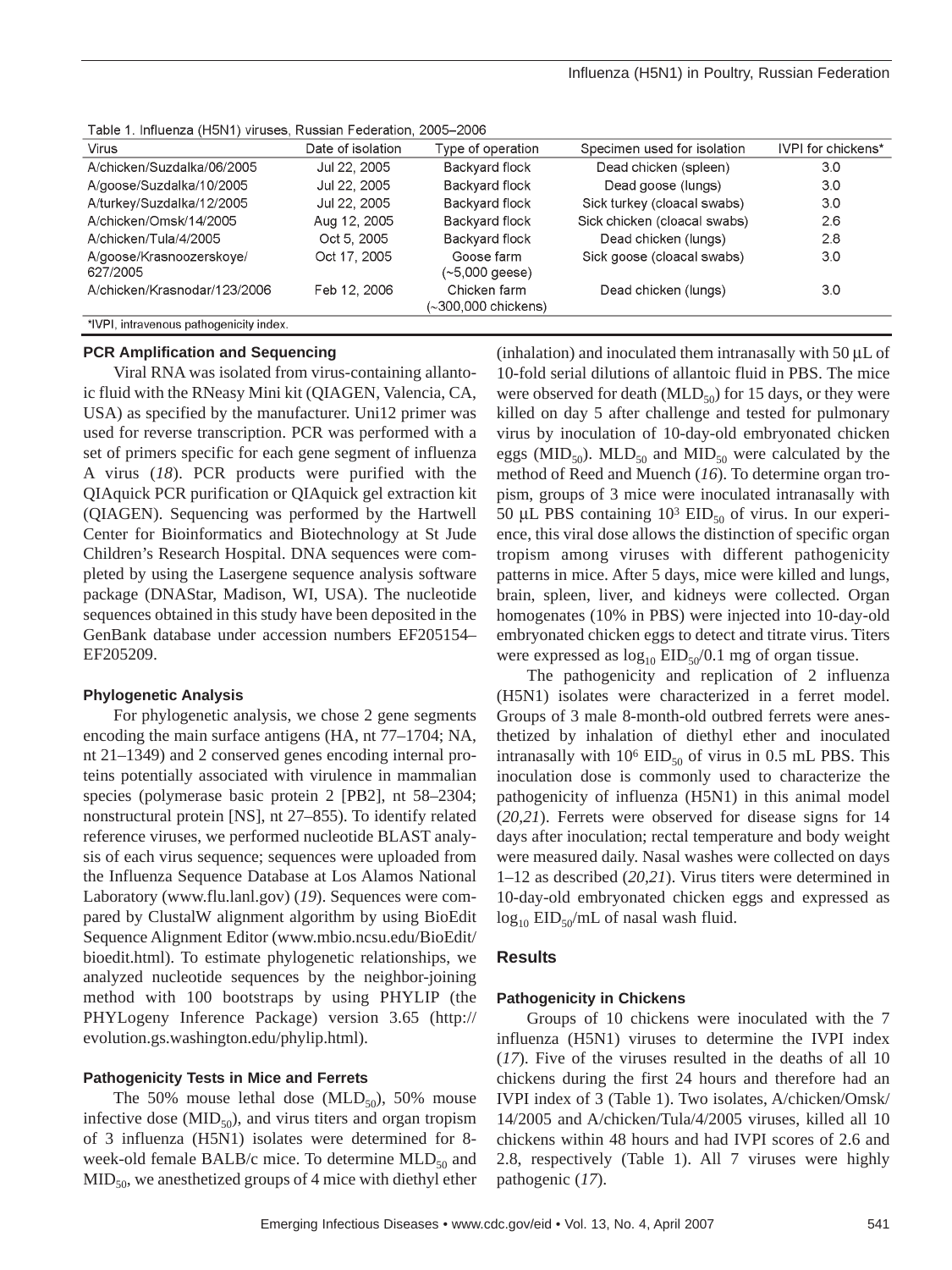### **Genetic Characterization**

Sequence analysis of PCR products from the 7 isolates demonstrated >99% nucleotide identity with the A/barheaded goose/Qinghai/0510/2005 (H5N1) virus (*7*,*22*) in all gene segments except the NS gene (>98% nucleotide identity). Therefore, all viruses chosen for this study were Qinghai-like influenza (H5N1).

We performed phylogenetic analysis of the HA, NA, PB2, and NS genes of the 7 influenza (H5N1) isolates with sequences uploaded from the Influenza Sequence Database (*19*) (Figure 2). All studied isolates belonged to subclade 2 of clade 2 of H5 HA (Figure 2A) (*23*). Qinghai-like influenza (H5N1) isolated in Asia, Europe, Africa, and the Middle East are closely related in this HA clade. The goose H5N1 isolate from the October 2005 outbreak in the Novosibirsk Region was phylogenetically closely related to virus isolated from a mute swan (*Cygnus olor*) in November 2005 in the southern European part of Russia (Figure 1) (*14*), and virus isolated from a chicken in February 2006 was phylogenetically closely related to virus isolated in 2006 from a swan in Iran (Table 1, Figure 2A).

The NA, PB2, and NS genes of the isolates (Figure 2B, C, D) were phylogenetically related to those of Qinghai-like viruses. The NA gene of A/chicken/



Figure 2. Phylogenetic relationships of the hemagglutinin (HA) (A), neuraminidase (NA) (B), polymerase basic protein 2 (PB2) (C), and nonstructural (NS) (D) genes of the 7 influenza (H5N1) viruses. Nucleotide sequences were analyzed by using the neighbor-joining method with 100 bootstraps. The HA phylogenetic tree was rooted to the HA gene of A/goose/Guangdong/1/96 (H5N1) virus. The NA phylogenetic tree was rooted to the NA gene of A/Puerto Rico/8/34 (H1N1) virus. The PB2 and NS trees were rooted to the PB2 and NS genes of B/Lee/40 virus. For a larger representation of the phylogenetic trees, see online Figure 2, available from www.cdc.gov/EID/ content/13/4/539-G2.htm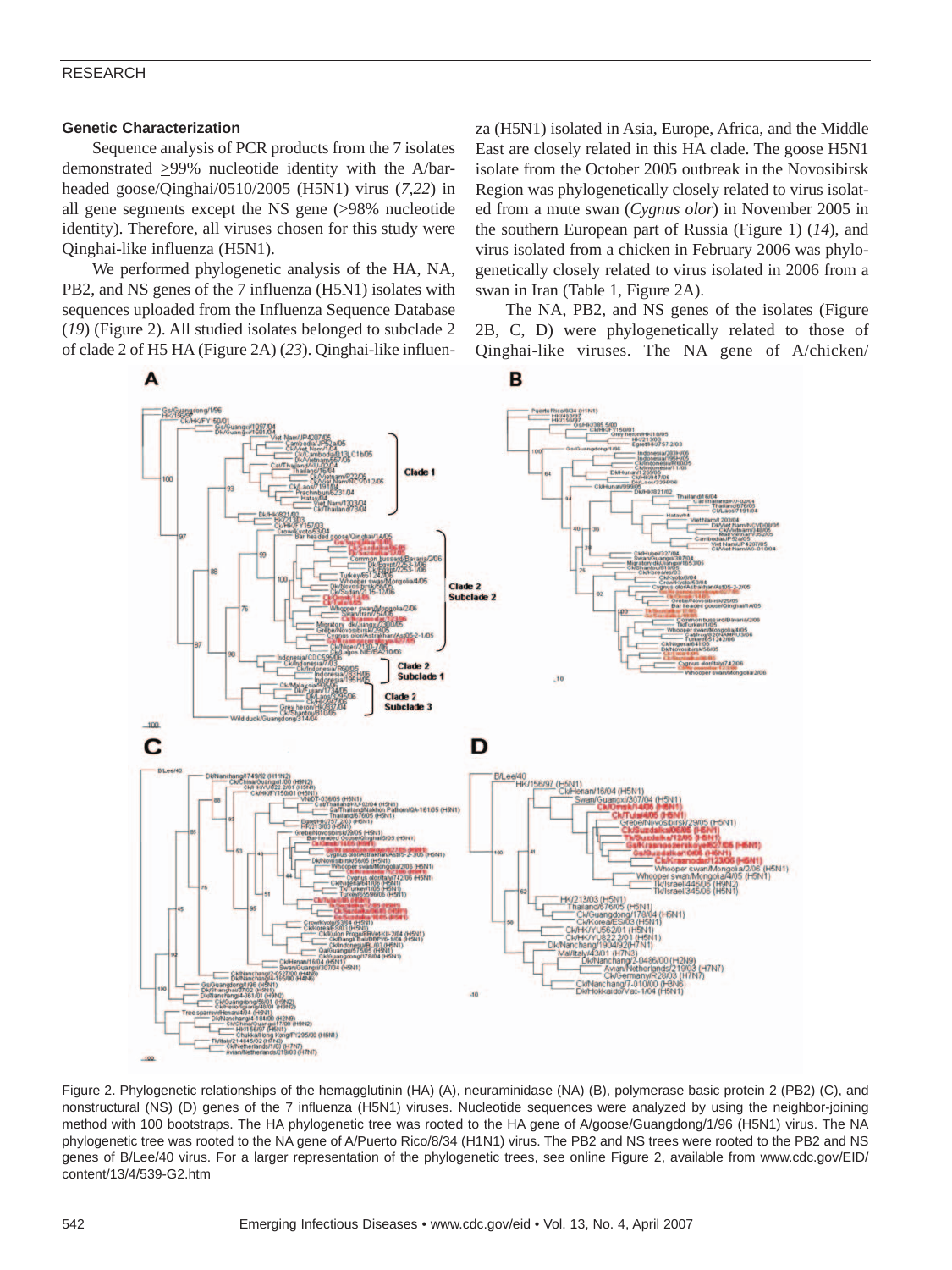Krasnodar/123/2006 virus was closely related to that of A/Cygnus olor/Italy/742/2006 (Figure 2B); the PB2 genes of A/goose/Krasnoozerskoye/627/2005 and A/chicken/ Krasnodar/123/2006 were closely related to those of A/Cygnus olor/Astrakhan/Ast05-2-3/2005 and A/Cygnus olor/Italy/742/2006, respectively (Figure 2C), and the NS gene of A/chicken/Krasnodar/123/2006 was related to that of A/whooper swan/Mongolia/2/2006 virus (Figure 2D). The phylogenetic distribution of the studied isolates differed for each of these genes and for HA. These findings suggested that reassortment events had occurred among the analyzed isolates within the group of Qinghai-like influenza (H5N1) viruses.

The phylogenetic analysis data demonstrated that influenza (H5N1) viruses in poultry and in wild migratory waterfowl are related. These phylogenetic relationships, together with the temporal and geographic correspondence of the poultry outbreaks and the wild waterfowl migratory patterns (*13*,*14*,*24*), support the involvement of wild birds in the perpetuation and spread of Qinghai-like influenza (H5N1). However, until other possible routes of viral dissemination are analyzed and excluded, whether wild migratory birds are the primary source of influenza (H5N1) virus transmission and infection of poultry cannot be conclusively determined.

### **Potential Sensitivity to Antiviral Drugs**

The H5N1 strains recently isolated in Southeast Asia are resistant to amantadine and rimantadine (*5*,*25*), which target the M2 ion channel protein of influenza A viruses. Influenza (H5N1) viruses resistant to the NA inhibitor oseltamivir have been isolated from oseltamivir-treated patients (*26*,*27*). To determine the potential sensitivity of the studied viruses to these antiviral drugs, we analyzed the amino acid sequences of their M2 and NA proteins.

Amantadine-resistant influenza A variants carry amino acid substitutions at residues 26, 27, 30, 31, or 34 of the M2 protein (*28*,*29*). Our sequence analysis did not show any substitutions at these residues. Therefore, all 7 isolates are potentially sensitive to this class of antiviral drugs.

Amino acid residues 119, 274, 292, and 294 of the NA protein (numbered according to NA of the N2 subtype) are crucial for sensitivity to NA inhibitors (*30*); the substitutions  $H_{274} \rightarrow Y$  and  $N_{294} \rightarrow S$  were reported to confer resistance to oseltamivir in clinical influenza (H5N1) isolates

(*26*,*27*). No amino acid substitutions were observed at the conserved residues in the NA protein of the studied viruses, which suggests that they are sensitive to NA inhibitors.

### **Molecular Correlates of Pathogenicity in Mammals**

The receptor specificity of the HA protein could be crucial for efficient replication and spread of a pandemic strain (*31*). In the HA molecules of all 7 viruses, amino acid residues relevant to receptor binding retained the 2,3- NeuAcGal linkages predicted to confer affinity for avian cell surface receptors (*5*,*32*). A multibasic cleavage site in the H5N1 HA is essential for lethal infection in a mouse model (*33*). We found all 7 isolates contained the multibasic amino acid motif PQGERRRKKR/GL (characteristic of Qinghai-like viruses) at their HA cleavage sites.

Residues in the viral polymerase complex (PB1, PB2, and polymerase acidic protein [PA]) may be associated with the adaptation and virulence of avian viruses in mammals (*33*–*36*). Sequence analysis of these proteins revealed  $Lys_{627}$  in the PB2 of 3 studied isolates: A/chicken/Omsk/ 14/2005, A/goose/Krasnoozerskoye/627/2005, and A/ chicken/Krasnodar/123/2006. In mice, influenza (H5N1) viruses with  $Lys_{627}$  are highly virulent and replicate systemically (*33*). Other residues associated with adaptation and virulence, i.e., residues 701 of PB2 (*34*,*35*), 13 of PB1 (*35*), and 615 of PA (*35*), were those typical of avian viruses with low virulence in mammals.

Analysis of NS1, which may also contribute to the virulence of influenza (H5N1), showed a deletion of 5 amino acids that is similar to that found in genotype-Z influenza (H5N1) viruses and that may contribute to increased expression of tumor necrosis factor- $\alpha$  and interferonγ–inducible protein 10 (IP-10) in primary human macrophages (2). No viruses contained  $Glu_{\alpha}$  in the NS1, which is associated with the high virulence of H5N1 subtype in 1997 (*37*,*38*), and all contained the "avian-like" PDZ-domain ligand ESEV (*39*).

### **Pathogenicity and Replication in Mice and Ferrets**

The pathogenicity and organ tropism of the 3 influenza (H5N1) isolates A/turkey/Suzdalka/12/2005, A/goose/ Krasnoozerskoye/627/2005, and A/chicken/Krasnodar/ 123/2006 were characterized in a mouse model (Table 2). Of these viruses (isolated in 2005), 2 had a substitution at residue 627 in PB2 that is associated with pathogenicity in

| Table 2. Pathogenicity and replication of influenza (H5N1) viruses in mice* |                   |                     |                   |                         |             |               |             |          |
|-----------------------------------------------------------------------------|-------------------|---------------------|-------------------|-------------------------|-------------|---------------|-------------|----------|
|                                                                             | Log <sub>10</sub> |                     |                   | Titers in mouse organst |             |               |             |          |
| Virus                                                                       | $EID_{50}/mL$     | MID <sub>50</sub> † | MLD <sub>50</sub> | Lunas                   | Spleen      | Brain         | Liver       | Kidnev   |
| A/goose/Krasnoozerskove/627/2005                                            | 9.2               | $10^{2.2}$          | $10^{2.3}$        | $6.1 + 0.3$             | $1.6 + 0.5$ | $5.2 + 0.2$   | $1.6 + 0.3$ | $26+0.2$ |
| A/turkey/Suzdalka/12/2005                                                   | 9.3               | $10^{5.3}$          | $10^{6.3}$        | $4.1 + 0.6$             | <1          | $2.3 \pm 0.5$ | <1          | <1       |
| A/chicken/Krasnodar/123/2006                                                | 8.4               | $10^{2.1}$          | $10^{2.3}$        | $4.7 \pm 0.3$           | <′          |               | <1          | <1       |

 $*$ EID<sub>50</sub>, 50% egg infectious dose; MID<sub>50</sub>, 50% mouse infectious dose; MLD<sub>50</sub>, 50% mouse lethal dose.

 $\dagger$  MID<sub>50</sub> and MLD<sub>50</sub> are expressed as number of EID<sub>50</sub>. Values are the means of 2 titration experiments.

 $\text{\#Mean} \pm \text{SD}$  from 3 mice, expressed as  $\log_{10}$  EID<sub>50</sub>/0.1 mg of organ tissue.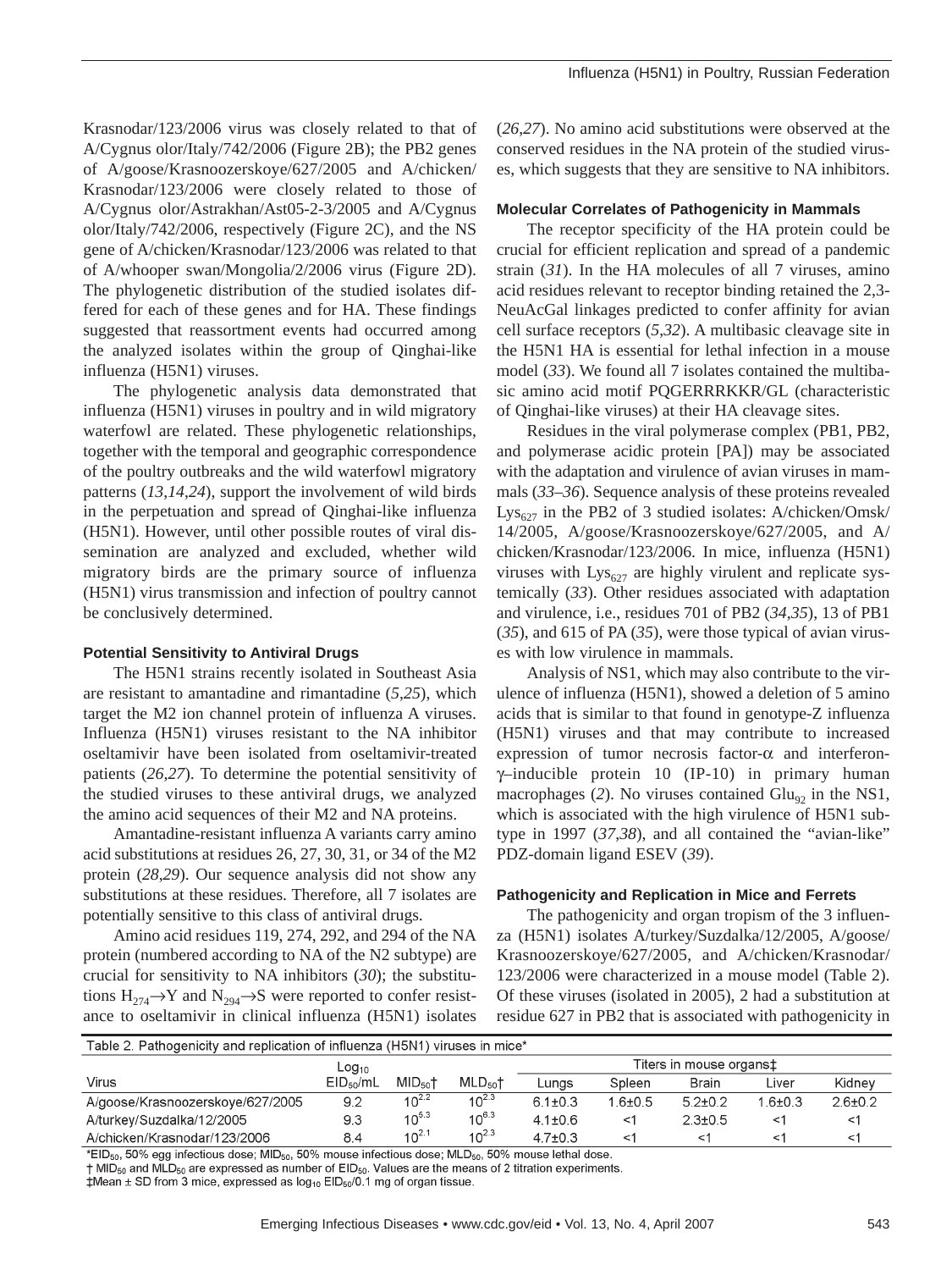mice (*33*); we chose A/chicken/Krasnodar/123/2006 because it was the only virus isolated in 2006. Isolate A/goose/Krasnoozerskoye/627/2005 was highly pathogenic and replicated systemically in mice. A/chicken/ Krasnodar/123/2006 virus had MID<sub>50</sub> and MLD<sub>50</sub> values similar to those of A/goose/Krasnoozerskoye/627/2005 virus but was recovered only from mouse lungs, where it replicated to lower titers (Table 2). Virus A/turkey/ Suzdalka/12/2005 replicated efficiently in the brains and lungs of mice, although the  $MID_{50}$  and  $MLD_{50}$  values of this virus indicated low pathogenicity. In general, these data agreed with the results of sequence analysis: the PB2 proteins of both highly pathogenic viruses contained Lys<sub>627</sub>, which confers high virulence in mice  $(33)$ . However, which molecular determinants restricted the replication of A/chicken/Krasnodar/123/2006 virus to the lungs remains to be determined.

Because the 2 isolates from 2005 (A/turkey/Suzdalka/ 12/2005 and A/goose/Krasnoozerskoye/627/2005) showed distinct pathogenicity in mice, they were further characterized in the ferret model. The results of pathogenicity studies in ferrets were consistent with those in mice. A/goose/Krasnoozerskoye/627/2005 caused severe disease accompanied by respiratory and neurologic signs previously described in ferrets inoculated with influenza (H5N1) (*20*,*21*). All inoculated ferrets had fever on days 1–7 after inoculation and had substantial weight loss (as much as 23%, data not shown). This virus replicated at high titers in the upper respiratory tract and was recovered from nasal washes until day 11 after inoculation (Figure 3). A/turkey/Suzdalka/12/2005 virus demonstrated low pathogenicity in ferrets. Temperature elevation was observed on days 1 and 2 after inoculation, but no other disease signs or substantial weight loss were noted (data not shown). The virus replicated at low titers in the upper respiratory tract, reached peak titers on day 1 after inoculation, and was cleared by day 6 (Figure 3). The molecular differences between the A/goose/Krasnoozerskoye/ 627/2005 and A/turkey/Suzdalka/12/2005 viruses are shown in Table 3. The 2 viruses differed most in their polymerase proteins. On the basis of available data about the molecular determinants of pathogenicity of influenza (H5N1) in ferrets (*20*,*21*,*36*), we propose that some of these residues underlie the observed differences in pathogenicity.

### **Discussion**

Our findings demonstrate that the influenza (H5N1) viruses isolated from poultry in Russia are Qinghai-like influenza (H5N1) viruses (*22*) and are phylogenetically related to viruses isolated from wild migratory waterfowl (Figure 2). Phylogenetic analysis of these poultry isolates supports the possibility that genetic reassortment had occurred among the Qinghai-like viruses. Kilpatrick and



Figure 3. Replication of influenza (H5N1) viruses in ferret upper respiratory tract. Male 8-month-old outbred ferrets were inoculated intranasally with 10 $650\%$  egg infectious dose (EID $_{50}$ ) of virus in 0.5 mL phosphate-buffered saline. Virus titers are the mean  $\pm$  SD from 3 ferrets, expressed as  $log_{10}$  EID<sub>50</sub>/mL of nasal wash fluid. \*Virus was detected in 2 ferrets. †Virus was detected in 1 ferret.

coauthors, in a recent study of the global spread of influenza (H5N1), proposed that influenza (H5N1) viruses were likely introduced into Russia from China by migrating birds and that wild migrating birds play a role in spreading influenza (H5N1) into Europe (*40*). Collectively, our genetic findings, the rapid dissemination

|                       |                      | Table 3. Molecular differences between influenza (H5N1) isolates<br>with high and low pathogenicity in mammalian models |                                          |  |
|-----------------------|----------------------|-------------------------------------------------------------------------------------------------------------------------|------------------------------------------|--|
|                       |                      | Virus                                                                                                                   |                                          |  |
| Protein*              | Position             | A/turkey/<br>Suzdalka/ 12/2005                                                                                          | A/goose/<br>Krasnoozerskoye/<br>627/2005 |  |
| PB <sub>2</sub>       | 80                   |                                                                                                                         |                                          |  |
|                       | 473                  |                                                                                                                         | M                                        |  |
|                       | 483                  | M                                                                                                                       | ٧                                        |  |
|                       | 627                  | Ε                                                                                                                       | Κ                                        |  |
|                       | 666                  | Т                                                                                                                       |                                          |  |
| PB <sub>1</sub>       | 654                  | S                                                                                                                       | G                                        |  |
|                       | 655                  | М                                                                                                                       |                                          |  |
|                       | 744                  | L                                                                                                                       | M                                        |  |
| PA                    | 377                  | S                                                                                                                       | N                                        |  |
|                       | 604                  | R                                                                                                                       | Κ                                        |  |
|                       | 693                  | A                                                                                                                       | ٧                                        |  |
| HA                    | 2                    | Κ                                                                                                                       | Е                                        |  |
|                       | 8                    | L                                                                                                                       | F                                        |  |
|                       | 170                  | Ν                                                                                                                       | D                                        |  |
|                       | 289                  | Ν                                                                                                                       | S                                        |  |
| NA                    | 60                   | V                                                                                                                       |                                          |  |
|                       | 266                  | G                                                                                                                       | S                                        |  |
| NΡ<br>$*$ nn<br>$-1.$ | 389<br>المنقاط والما | Κ<br>$-1 - 1 - 1 - 0$<br>ъ.                                                                                             | R<br><b>Salta</b><br>$-1 - 1 - 11A$      |  |

'PB, polymerase basic protein; PA, polymerase acidic protein; HA, hemagglutinin; NA, neuraminidase; NP, nucleoprotein.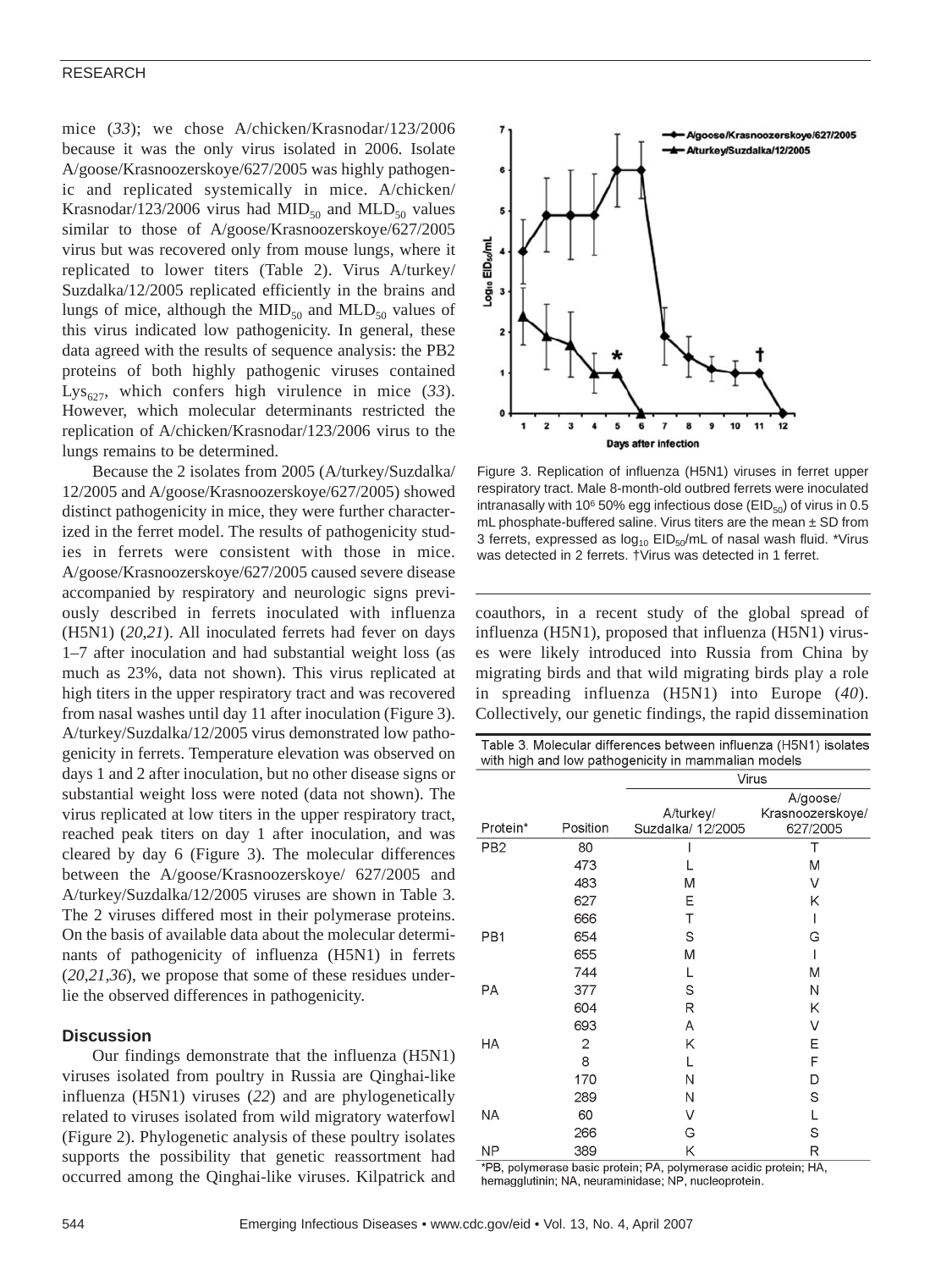of viruses over great distances (Figure 1), and the apparent correspondence between migratory patterns and the sites and timing of poultry outbreaks (*24*) indicate a correlation but do not prove conclusively that wild migrating birds are the primary source of influenza (H5N1) infection of poultry in Russia. Analysis of a greater number of viruses isolated from poultry and wild birds, epidemiologic studies in affected areas, and characterization of other possible human-related modes of virus dissemination and transmission (i.e., trade of poultry or poultry products, spread via rail and motor vehicle routes) might provide confirmatory data.

The studied viruses were highly pathogenic in chickens, but their pathogenicity was heterogeneous in mouse and ferret animal models. The pattern of pathogenicity we observed was generally correlated with known molecular determinants of influenza (H5N1) pathogenicity in mammals.

Influenza (H5N1) outbreaks in poultry in the Novosibirsk Region have caused the deaths of 5,031 birds and the slaughter of 93,620 (a 19% loss) (*12*). In the Russian Federation as a whole, >1 million birds were lost during influenza (H5N1) epizootics from July 2005 through March 2006. Several control measures have been undertaken to prevent the spread of influenza (H5N1) in poultry and potential transmission to humans (*12*). The first is slaughter and disposal of sick poultry and other birds in close contact with them. The second is quarantine of villages and poultry farms where influenza (H5N1) infection is confirmed or suspected. These measures include restriction of the movement of any poultry or poultry products and disinfection of all affected facilities and of any vehicles entering and exiting the area. The third is sanitary and veterinary measures at poultry farms and in backyard flocks in the affected regions to prevent contact of poultry with wild birds and the potential spread of virus by vehicles. The regional spread of influenza (H5N1) and outbreaks at the main poultry production facilities have been halted. No human cases have been reported during or since the 2005–2006 epizootics; therefore, these measures appear to have been effective. February 2006 saw the start of vaccination of poultry at farms and in backyard flocks in the affected areas with inactivated whole-virus influenza (H5N1) vaccines. At present, the effectiveness of the vaccination campaign cannot be assessed.

### **Acknowledgments**

We thank Erich Hoffmann and Richard J. Webby for critiques and helpful advice and Scott Krauss and John Franks for excellent technical help. Special thanks to Sharon Naron for editing the manuscript and Elizabeth Stevens and Kristina S. Makarova for illustrations.

The studies at the FSRI "Vector" were conducted under the auspices of the Government of the Russian Federation and were partially supported by the Reserve Fund of the Governor of the Novosibirsk Region. International collaboration between the FSRI "Vector" and St Jude Children's Research Hospital was supported by BioIndustry Initiative grant BII/RUX2-20411-NO-04 from the US Department of State and by National Institutes of Health (NIH) contract AI-95357. Studies at St Jude Children's Research Hospital were funded by NIH contract AI-95357, by NIH Cancer Center Support grant CA-21765, and by the American Lebanese Syrian Associated Charities.

Dr Lipatov is a postdoctoral research associate at the Virology Division, Department of Infectious Diseases, St Jude Children's Research Hospital. His research interests include the pathogenesis of avian influenza viruses in mammals and pandemic influenza vaccines.

### **References**

- 1. Chen H, Deng G, Li Z, Tian G, Li Y, Jiao P, et al. The evolution of H5N1 influenza viruses in ducks in southern China. Proc Natl Acad Sci U S A. 2004;101:10452–7.
- 2. Guan Y, Poon LL, Cheung CY, Ellis TM, Lim W, Lipatov AS, et al. H5N1 influenza: a protean pandemic threat. Proc Natl Acad Sci U S A. 2004;101:8156–61.
- 3. Subbarao K, Klimov A, Katz J, Regnery H, Lim W, Hall H, et al. Characterization of an avian influenza A (H5N1) virus isolated from a child with a fatal respiratory illness. Science. 1998;279:393–6.
- 4. Claas EC, Osterhaus AD, van Beek R, de Jong JC, Rimmelzwaan GF, Senne DA, et al. Human influenza A H5N1 virus related to a highly pathogenic avian influenza virus. Lancet. 1998;351:472–7.
- 5. Li KS, Guan Y, Wang J, Smith GJ, Xu KM, Duan L, et al. Genesis of a highly pathogenic and potentially pandemic H5N1 influenza virus in eastern Asia. Nature. 2004;430:209–13.
- 6. The World Health Organization Global Influenza Program Surveillance Network. Evolution of H5N1 avian influenza viruses in Asia. Emerg Infect Dis. 2005;11:1515–21.
- 7. Chen H, Smith GJ, Zhang SY, Qin K, Wang J, Li KS, et al. H5N1 virus outbreak in migratory waterfowl. Nature. 2005;436:191–2.
- 8. Liu J, Xiao H, Lei F, Zhu Q, Qin K, Zhang XW, et al. Highly pathogenic H5N1 influenza virus infection in migratory birds. Science. 2005;309:1206.
- 9. World Health Organization. Epidemic and Pandemic Alert and Response (EPR). Avian influenza [cited 2007 Feb 26]. Available from http://www.who.int/csr/disease/avian\_influenza/en/index.html
- 10. Shestopalov AM, Durimanov AG, Evseenko VA, Ternovoi VA, Rassadkin YN, Razumova YV, et al. H5N1 influenza virus, domestic birds, Western Siberia, Russia. Emerg Infect Dis. 2006;12: 1167–9.
- 11. L'vov DK, Shchelkanov MI, Deriabin PG, Grebennikova TV, Prilipov AG, Nepoklonov EA, et al. Isolation of influenza A/H5N1 virus strains from poultry and wild birds in West Siberia during epizooty (July 2005) and their depositing to the state collection of viruses [in Russian]. Vopr Virusol. 2006;51:11–4.
- 12. Avian influenza in Siberia 2005: laboratory and epidemiological studies, antiepidemic measures during the epizooty of avian influenza in poultry in Siberian and Ural Federal Regions of the Russian Federation (July–November 2005) [in Russian]. In: Onishchenko GG, editor. Novosibirsk (Russian Federation): CERIS; 2006.